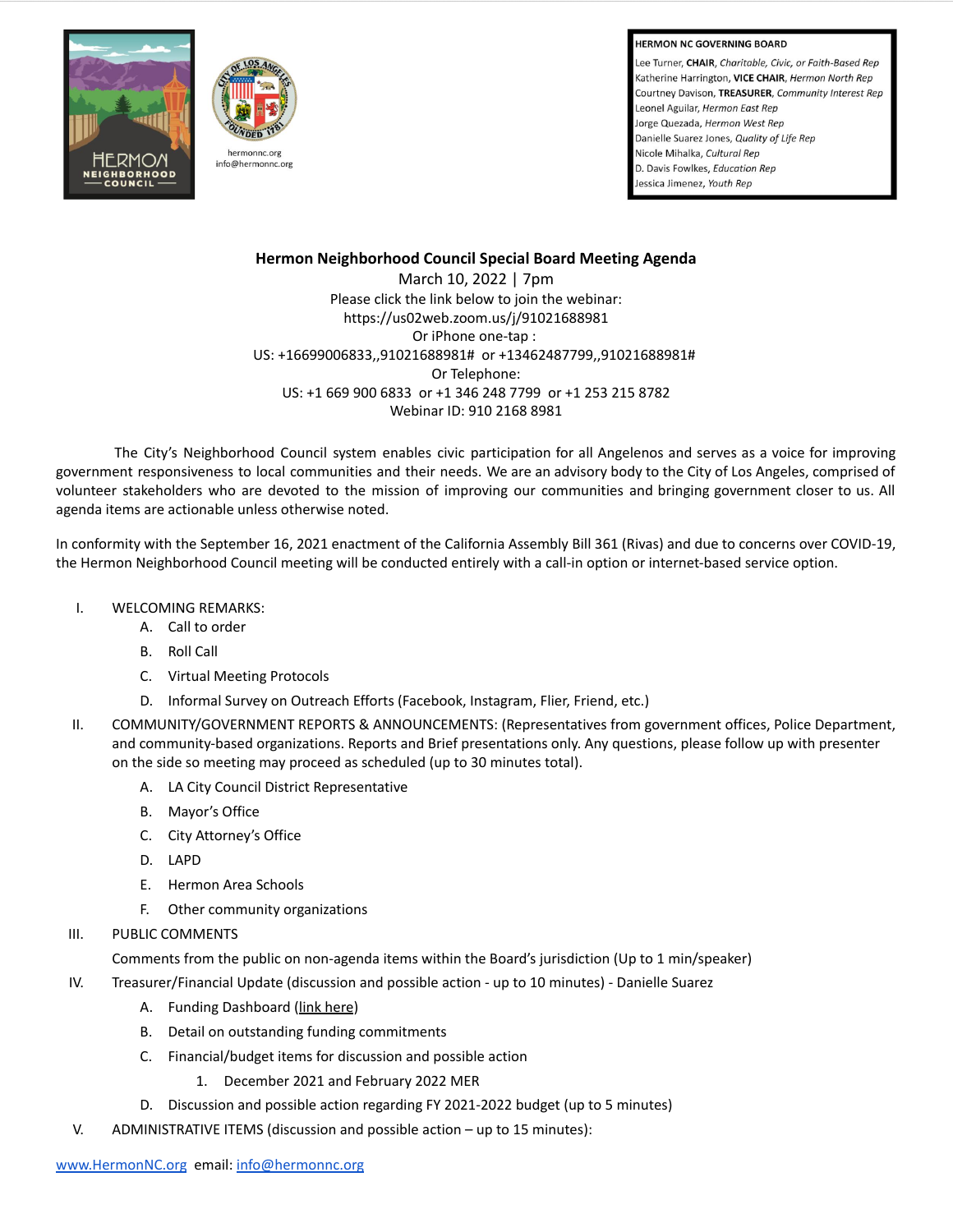- A. Review and Adoption of Minutes for February 2022 meeting
- B. Storage solution discussion for Hermon holiday decorations
- C. Hermon Median Improvement Plan discussion and next steps
- VI. Outreach Updates (discussion and possible action up to 5 minutes)
	- A. Discussion of potential future outreach activities or efforts
	- B. Status on quote for design and/or fabrication of new Hermon Banners
- VII. Neighborhood Purpose Grant Committee Update (discussion and possible action up to 15 minutes)
	- A. Discussion and possible approval of Neighborhood Purpose Grant Applications (listed alphabetically by requestor):
		- Art in the Park Community Cultural Programs up to \$2,150 towards events centered around the planting and care of the Zinnia seed
		- 2. Hermon Advance Team up to \$750 for the purchase of shredding services and sandwich boards for advertising in support of Hermon beautification and community improvement events
		- 3. LinDave Institute (Baby College) up to \$4,037.50 for the purchase of plants, art and science children's bags, and advertising materials to promote conservation and re-establish monarch butterflies in Hermon
		- 4. LinDave Institute (Baby College) up to \$4,450.00 for the purchase of therapeutic nature activities bags for families and banners/flyers to promote Dia de Los Ninos event
- VIII. Hermon Emergency Preparedness Committee Update (discussion and possible action up to 5 minutes)
	- A. Upcoming committee meeting and other announcements
- IX. LGBTQ+ Committee Update (discussion and possible action up to 5 minutes)
	- A. Upcoming committee meeting and other announcements
- X. Homelessness, Housing, and Tenants' Rights Committee Update (discussion and possible action up to 5 minutes)
	- A. Upcoming committee meeting and other announcements
- XI. Community Impact Statements (CIS) and Positions discussion and possible action (up to 5 minutes)
- XII. Hermon Avenue Name Restoration Exploratory Committee Update (discussion and possible action up to 5 minutes)
- XIII. Upcoming committee meeting and other announcements
- XIV. SCHEDULING OF NEXT COMMITTEE MEETING
- XV. REQUESTS/MOTIONS FOR FUTURE AGENDA ITEMS
- XVI. ADJOURNMENT

## **Time allocations for agenda items are approximate and may be shortened or lengthened at the discretion of the Chair.**

PUBLIC INPUT AT NEIGHBORHOOD COUNCIL MEETINGS – Public comment cannot be required to be submitted in advance of the meeting, only real-time public comment is required. If there are any broadcasting interruptions that prevent the public from observing or hearing the meeting, the meeting must be recessed or adjourned. If members of the public are unable to provide public comment or be heard due to issues within the Neighborhood Council's control, the meeting must be recessed or adjourned. Public comment is limited to 2 minutes per speaker, unless adjusted by the presiding officer of the Board.

PUBLIC POSTING OF AGENDAS - Agendas will be posted for public review at **[www.HermonNC.org](http://www.hermonnc.org)** and as follows:

- **Hermon Fellowship Center 5800 Monterey Road, Los Angeles, CA 90042**
- **Hermon Dog Park in Hermon Park**
- **Fresco Market 5914 Monterey Road, Los Angeles, CA 90042**
- **You can also receive our agendas via email by subscribing to L.A. City's Early Notification System at:**

**<https://www.lacity.org/your-government/government-information/subscribe-meetings-agendas-and-documents/neighborhood>**

THE AMERICAN WITH DISABILITIES ACT - As a covered entity under Title II of the Americans with Disabilities Act, the City of Los Angeles does not discriminate on the basis of disability and, upon request, will provide reasonable accommodation to ensure equal access to its programs, services and activities. Sign language interpreters, assistive listening devices and other auxiliary aids and/or services, may be provided upon request. To ensure availability of services, please make your request at least 3 business days (72 hours) prior to the meeting you wish to attend by contacting L. Turner, HNC Chair, at [lee@hermonnc.org](mailto:lee@hermonnc.org).

NOTICE TO PAID REPRESENTATIVES – If you are compensated to monitor, attend, or speak at this meeting, City law may require you to register as a lobbyist and report your activity. See Los Angeles Municipal Code Section 48.01 et seq. More information is available at [ethics.lacity.org/lobbying](http://ethics.lacity.org/lobbying). For assistance, please contact the Ethics Commission at (213) 978-1960 or ethics.commission@lacity.org

PUBLIC ACCESS OF RECORDS – In compliance with Government Code section 54957.5, non-exempt writings that are distributed to a majority or all of the board in advance of a meeting may be viewed at 200 N. Spring Street, L.A., CA, at our website: HermonNC.org, www.empowerla.org/hnc/ or at the scheduled meeting. In addition, if you would like a copy of any record related to an item on the agenda, contact Katherine Harrington, Board Vice-Chair, at katherine@hermonnc.org.